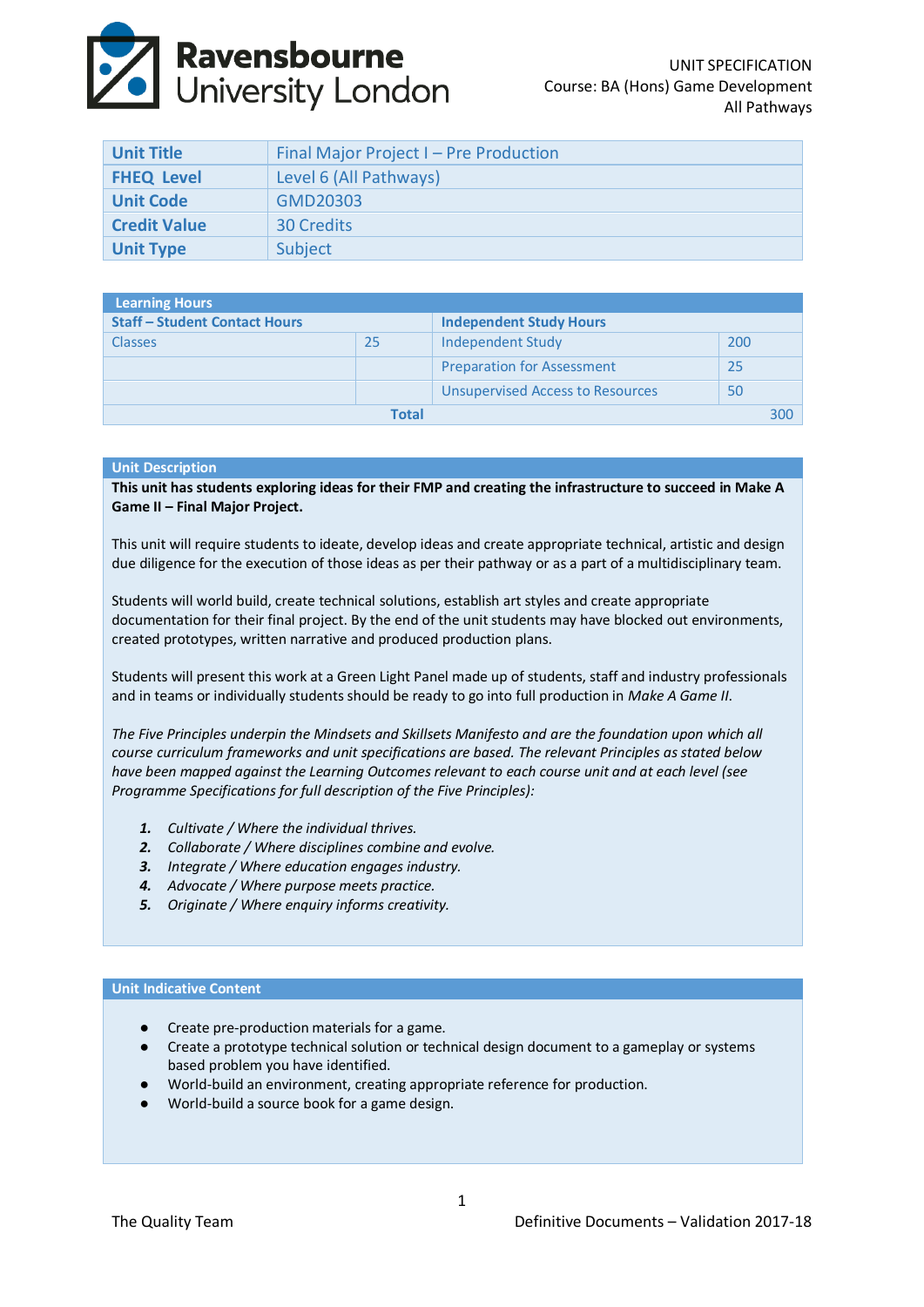# **Unit Aims**

Within the context of the Honours Degree credit framework, the aims of the course are to:

- To encourage students to explore their practice and pathway to make decisions about the project they want to take into production
- For students to articulate work effectively through critical evaluation and reflection within their practice.
- Produce a compelling case for their final project.
- To enable students to propose, research, develop and produce viable, sustainable projects within the available time, using available resources
- Promote diversity, inclusivity, ethical, social and environmental awareness and provide opportunities for study and progression to all students.

The curriculum design and units will *"facilitate acquisition of appropriate knowledge and understanding, development of the necessary personal attributes, and application of the skills which equip and prepare students for continuing personal development and professional practice."* (Subject Benchmark Statements, 2017).

**Unit Learning Outcomes (Items in bold are the main focus within each LO for the unit) Cultivate (LO1)**

- **Technical Competence**
- **Subject Knowledge**
- **Resilience**

**Evidence and contextualise capacity for utilising and synthesising discipline specific knowledge and technical competencies to support academic & practical self-efficacy and advancing employability proficiencies.**

#### **Collaborate (LO2)**

- **Inter-disciplinary Working**
- **Coproduction**

**Demonstrate ability to combine strategies that synthesise inter-disciplinary and trans-disciplinary working methods into personal practice.**

**Evidence aptitude to synthesise cooperative interactions and partnerships/teamwork in personal working methodologies.**

# **Integrate (LO3)**

- **Communication & Presentation**
- **Networking**
- **Professional Practice**

**Demonstrate effective competence to employ coherent and aligned communication and presentation strategies in physical, written and oral forms.** 

**Evidence ability to effectively synthesise academic development with industry interactions, practices and professional working models in order to facilitate disciplinary discovery and personal professional practice.**

**Advocate (LO4)**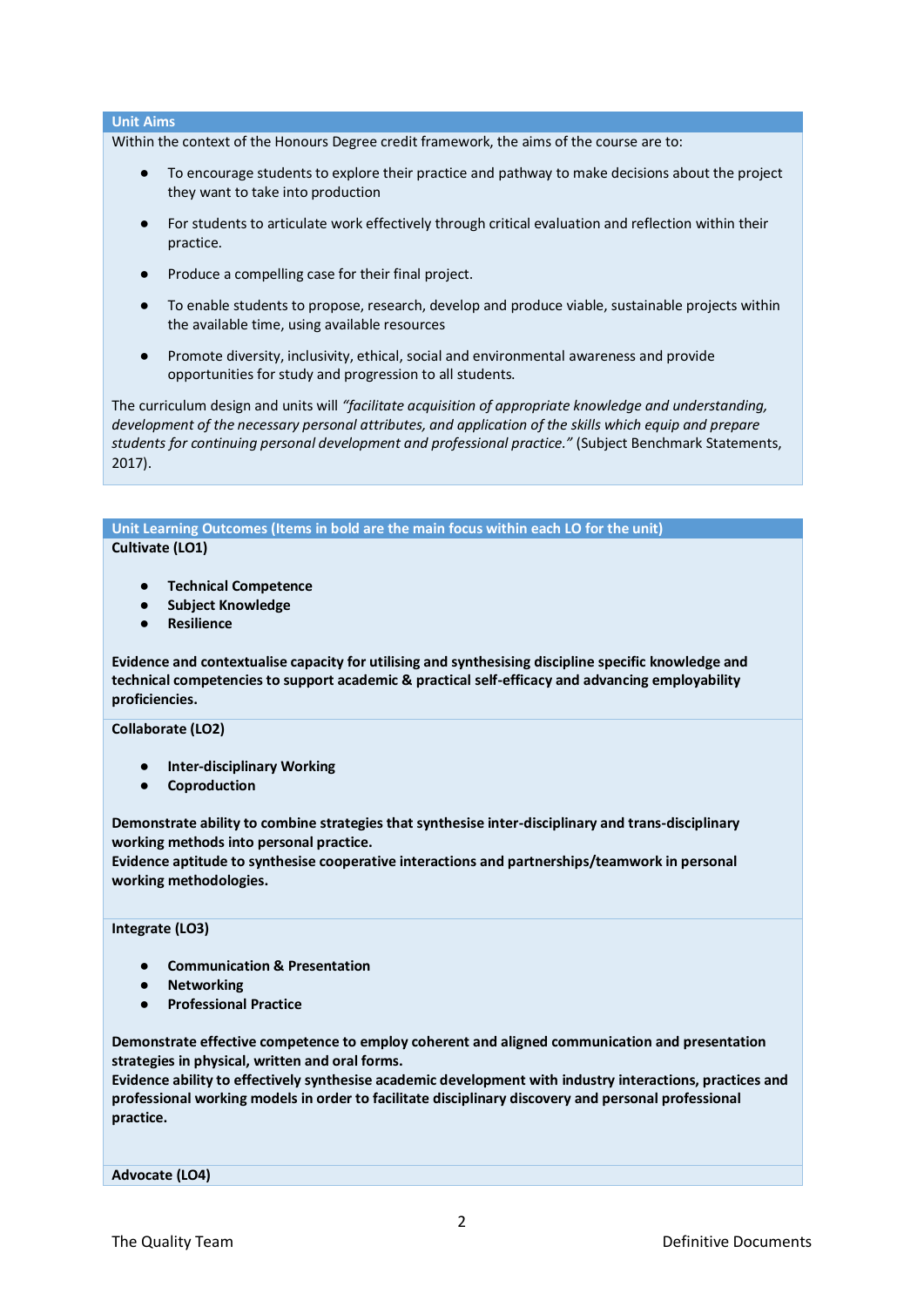- **Critical Reflection**
- **Professional Identity**

**Evidence ability to utilise Critical Reflection, to review, analyse, interpret and evaluate personal and professional development.** 

**Identify a coherent working ethos that identifies consideration of social and ethically responsible working methods and how this aligns and supports personal professional practice. Originate (LO5)**

- **Research**
- **Experimentation**
- **Ideation**

**Evidence capacity for rigorous enquiry processes that support and facilitate practical and theoretical development in physical, written and oral forms.**

**Evidence capacity to combine & synthesise ideas, materials, tests and outcomes into solutions to inform and support and enable practical and theoretical development in physical, written and oral forms.**

#### **Learning and Teaching Methods**

Learning will be developed through: lectures, practical demonstrations, and online courses provided by 3<sup>rd</sup> parties. It will also feature seminars, tutorials, master classes, critical self and peer appraisal and collaborative working.

Where appropriate external guest speakers will further support delivery on the unit. Students will also need to undertake self‐directed independent study to support learning.

The following methods play a significant role in learning and teaching on the course:

- Aligned Workshops, Lectures and Seminar sessions support the core teaching delivery.
- Research led projects are used to embed an understanding of research and research methods from the beginning to ensure students develop the skill to explore the contexts and conditions of their practice.
- Reflective journals are used throughout the course to promote the development of autonomous, confident and critically reflective, self‐directed learners.
- Self-evaluative writing is used to enable students to take responsibility for their own learning by identifying needs and prioritising and planning their learning.
- Self-assessment encourages students to take responsibility for monitoring and making judgments about aspects of their own learning.
- Peer assessment is used to promote assessment as part of learning.
- Live projects and student exhibitions and /or pop up events, support an outward facing ethos and encourage students to develop their practice in relevant professional contexts.

## **Assessment methods and tasks**

*Brief description of assessment methods*

- Formative Assessment: You will be given the opportunity for formative feedback/feedforward. This *will be given midway through the unit or at an appropriate time.*
- Summative assessment: Is the completion of the main unit tasks typically a finished outcome *together with associated research and reflective elements and the completion of a digital workbook and accompanying treatments or presentations.*